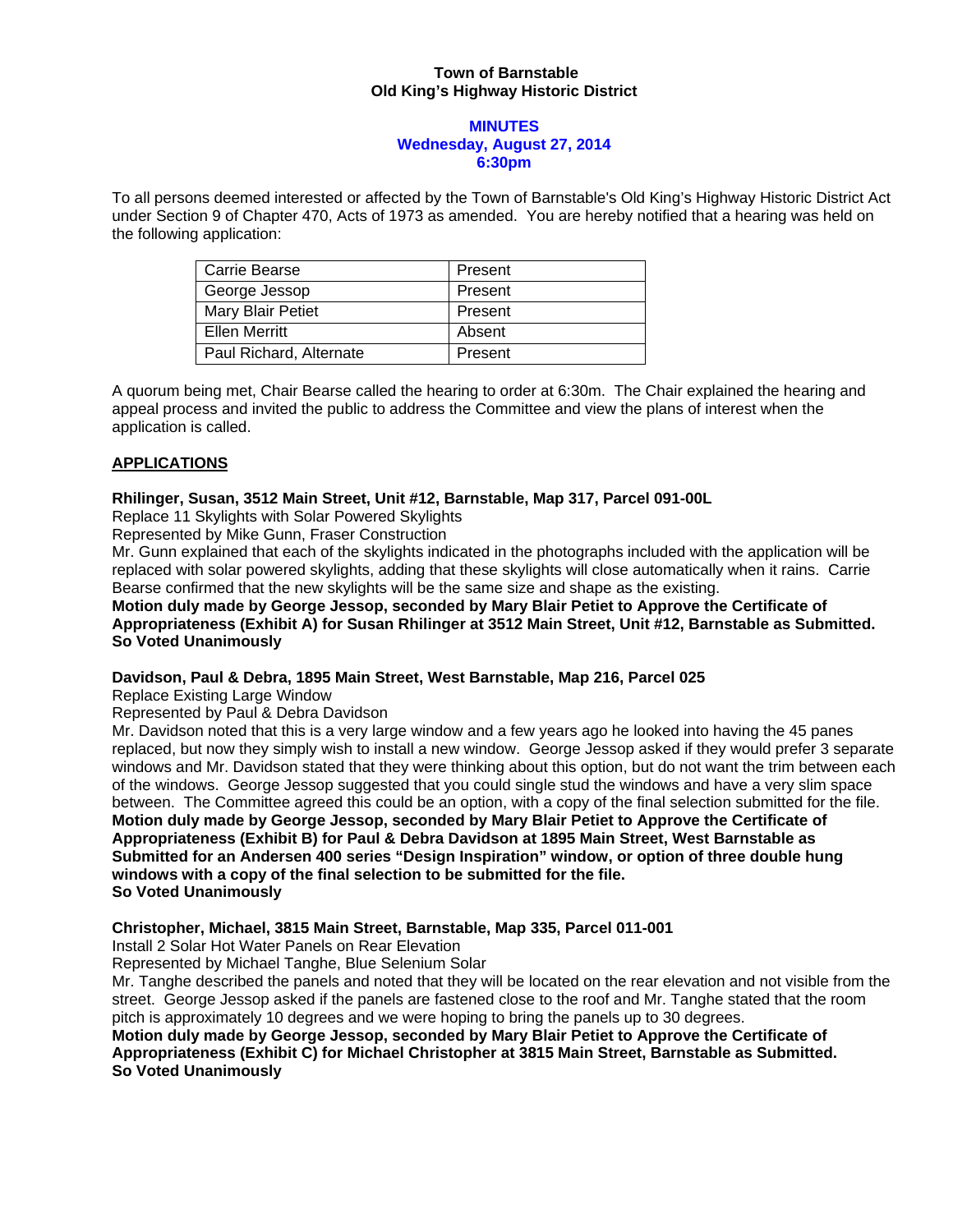## **Martin, Jonathan & McCarthy Martin, Kate, 14 Locust Lane, Barnstable, Map 318, Parcel 022**

Construct 14' x 29' Addition and 7' x 14' Porch/Deck

Represented by Gary Ellis & Jonathan McCarthy

Mr. Ellis stated that the house is a 1920's mission style dwelling and they are looking to construct the addition to be compatible with the existing style. A feature of the house is the exposed rafter tails and he has mimicked this on the addition. They also propose a 7' x 14' open front porch and a boxed out kitchen window on the rear. A gable is also planned for over the front door as currently when you have a storm door and you try to open it, you can not. Carrie Bearse noted that she was impressed with the appropriateness and appreciates the effort taken. **Motion duly made by Mary Blair Petiet, seconded by George Jessop to Approve the Certificate of Appropriateness (Exhibit D) for Jonathan Martin & Kate McCarthy Martin at 14 Locust Lane, Barnstable as Submitted.** 

**So Voted Unanimously** 

### **Silverman, Ira & Carol, 85 Main Street, West Barnstable, Map 111, Parcel 008-001**

Install Solar Panels on Rear Elevation

Represented by Nila Miller & Alec Meyers, Solar City

Ms. Miller explained the project which will entail solar panels on the rear elevation. Panels will be black which will match the roof. The house, located on a wooded lot, is a split ranch and the upper level is virtually not visible. George Jessop asked if the panels will lay flat and Ms. Miller responded that they will be raised approximately 46" In height and will be parallel to the roof deck.

**Motion duly made by Mary Blair Petiet, seconded by Paul Richard to Approve the Certificate of Appropriateness (Exhibit E) for Ira & Carol Silverman at 85 Main Street, West Barnstable as Submitted. So Voted Unanimously** 

## **Murphy, Gary & Carolyn, 460 Church Street, West Barnstable, Map 176, Parcel 010**

Change of Exterior Paint Color

Represented by Carolyn Murphy

Ms. Murphy explained that she has requested the approval of two exterior colors; Benjamin Moore Hawthorne Yellow and Philadelphia Cream. These paints are very close in color and the manufacturer suggests she sample each before deciding. The shutters will be painted black and the door will be brown or natural. **Motion duly made by Mary Blair Petiet, seconded by Paul Richard to Approve the Certificate of Appropriateness (Exhibit F) for Gary & Carolyn Murphy at 460 Church Street, West Barnstable as Submitted.** 

**So Voted Unanimously**

### **CERTIFICATE OF EXEMPTIONS**

**Olmsted, Dodge & Calderwood, Marilyn, 28 Holway Dr., West Barnstable, Map 136, Parcel 031**  Remove deck, AC Unit, replace 2 windows, replace door to deck with a window – rear elevation **Motion duly made by Paul Richard, seconded by Mary Blair Petiet to Approve the Certificate of Exemption (Exhibit G) for Dodge Olmsted & Marilyn Calderwood at 28 Holway Drive, West Barnstable as Submitted. So Voted Unanimously** 

**Jensett Corporation, 35 Berkshire Trail, West Barnstable, Map 109, Parcel 015-003**  Change of Exterior Paint Color – Puritan Gray **Motion duly made by Paul Richard, seconded by Mary Blair Petiet to Approve the Certificate of Exemption (Exhibit H) for Jensett Corporation at 35 Berkshire Trail, West Barnstable as Submitted. So Voted Unanimously** 

### **APPROVAL OF MINUTES**

Minutes of August 13, 2014 **Motion duly made by George Jessop, seconded by Paul Richard to Approve the Minutes of August 13, 2014 as Submitted. AYE: Bearse, Jessop, Richard ABSTAIN: Petiet**